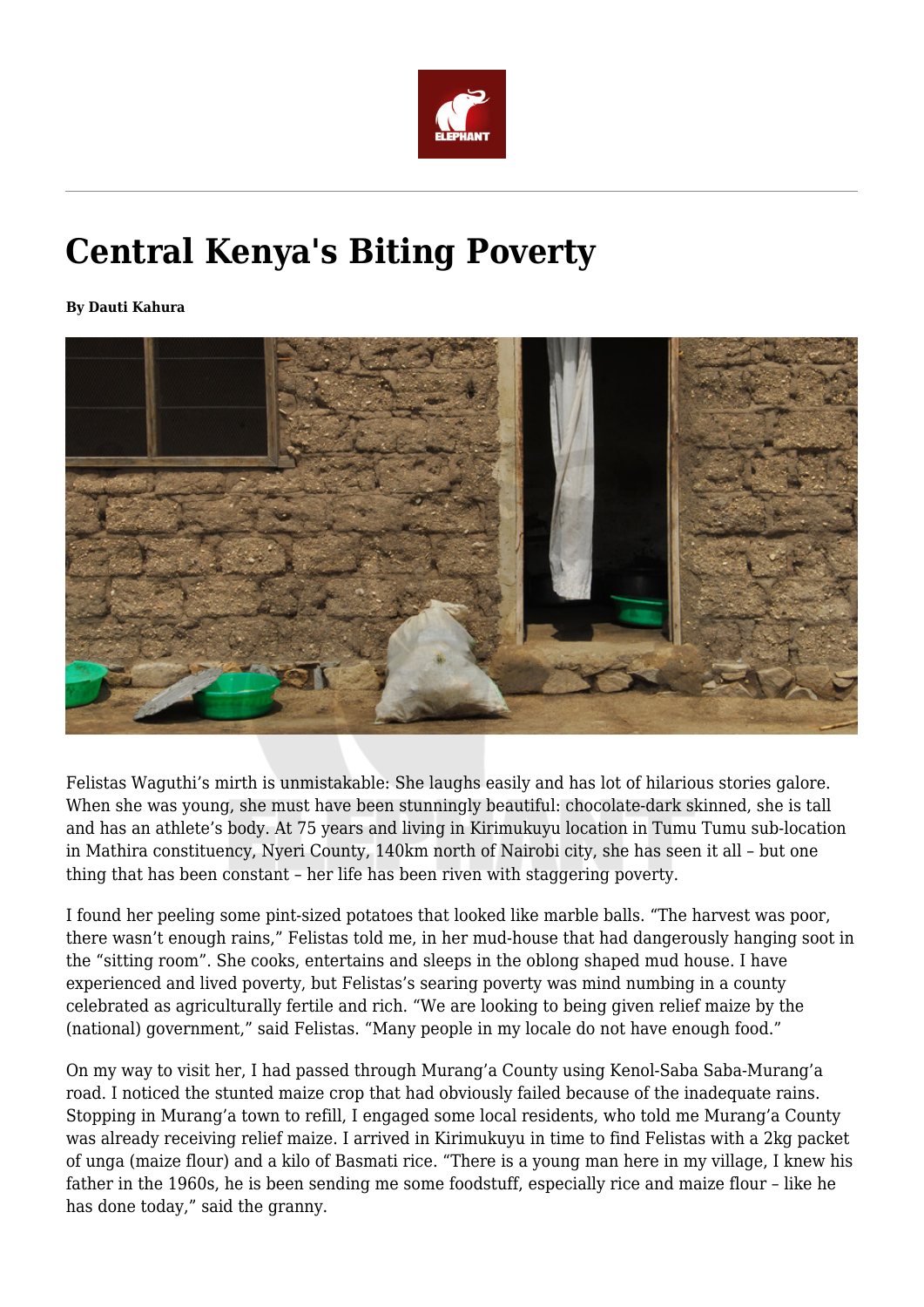"All our leaders are capricious and greedy," ventured the old lady. "They do not care for anything or anyone. They are just interested in self-aggrandizement. They have contributed to this poverty that abounds in this area." To illustrate her point, she digressed and told me the story of her elder brother. "My elder brother – now deceased had been born disabled, so as the last born, I spent many years looking after him. In his last five years of his life, he suffered greatly, and couldn't leave the house. 'Isn't there something like a national fund for the disabled?' she posed aloud. There is not an office in Nyeri I didn't enter. I wanted some help from our elected leaders and government for my brother. When I tell you all these leaders – from the top to the lowest – are only interested in grabbing everything for themselves, believe me. "It is the same young man who frequently sends me flour and rice my way that helped me in those five years that my brother was sick."

## **See also:** [UHURU'S PYRRHIC VICTORY: Uthamaki's suffocating hold on the Kikuyu people](https://www.theelephant.info/features/2018/02/02/uhurus-pyrrhic-victory-uthamakis-suffocating-hold-on-the-kikuyu-people/)

Felistas told me she used to work for an English master in Nairobi in 1965, two years after the country gained independence. "My white boss treated me better than any of our leaders have ever treated us," said a nostalgic Felistas. "I gave up on our leaders a long time ago: They are masters of deceit and subterfuge. My life belongs to the Lord, who sustains me and who has kept me going all through these hard times. If I had relied on the leaders, do you think I would be alive today?" She was not asking me, she wanted me to know the contempt with which she held the politicians, who every cycle of five years, came to lie to her, on how they were going to improve her life.

Barefooted, Felistas's feet told the story of a resilient woman who had faced the vagaries of life stoically. The feet had trekked many kilometres in search of food for her children in yester years and, they were still doing the same for her grandchildren, who were playing outside her mud structure.

"Mathira ya githomo". The educated Mathira. That was how Mathira, her constituency was once referred to. In the days gone by, Mathira produced some of the best and most educated Nyerians. But today, it has sunk to the bottom of the ladder. "Illiteracy, poverty and unemployment are the order of the day," said James Karani, my boda boda ride when I was in Karatina. "Do not forget that Mathira is where competing politicians brag on how they can boil a pot of githeri with KSh1000 notes, until it's cooked."

Karani took me to Wariruta trading centre, an outpost on the Karatina-Nyeri Road. We met young men who were chewing *muguka* – a bitter-sweet stimulant of the *miraa* species, whose leaves chewed long enough makes you feel high. Others were playing pool, still others idled around. "It is at Wariruta that you will find all manner of drugs," Karani reported to me. "Cocaine, heroine, marijuana, you name it. I grew up in Wariruta and went to school with many of these guys, so we interact, but I am puzzled by how the drugs find their way here."

Karani told me the young men and women had refused to take up farming. "Look at the farms, there isn't anything growing or any animal movement. Farming takes too long, the young people do not have the patience for the crops to grow up, when there is betting and hustling. In idiomatic English, a hustler is a prostitute. So, drunkenness among the youth of Wariruta, has become the norm. "The youth have become fatalistic and hopelessness and restlessness has become their way of life," said Karani. "They no longer believe in the country's politics or politicians. When Uhuru came to Karatina town to campaign for the August 8, 2017 general elections, the youth yelled and shouted at him when he asked the Mathira people to vote for the Jubilee six-piece-suit. 'We are farmers, we don't wear suits' replied the youth. It was their way of telling him, they were tired of five-year-cycle of politics that had failed to improve their lot."

On my way back to Nairobi, I wanted to sample the Sagana town nightlife. So, I used the Nyeri-